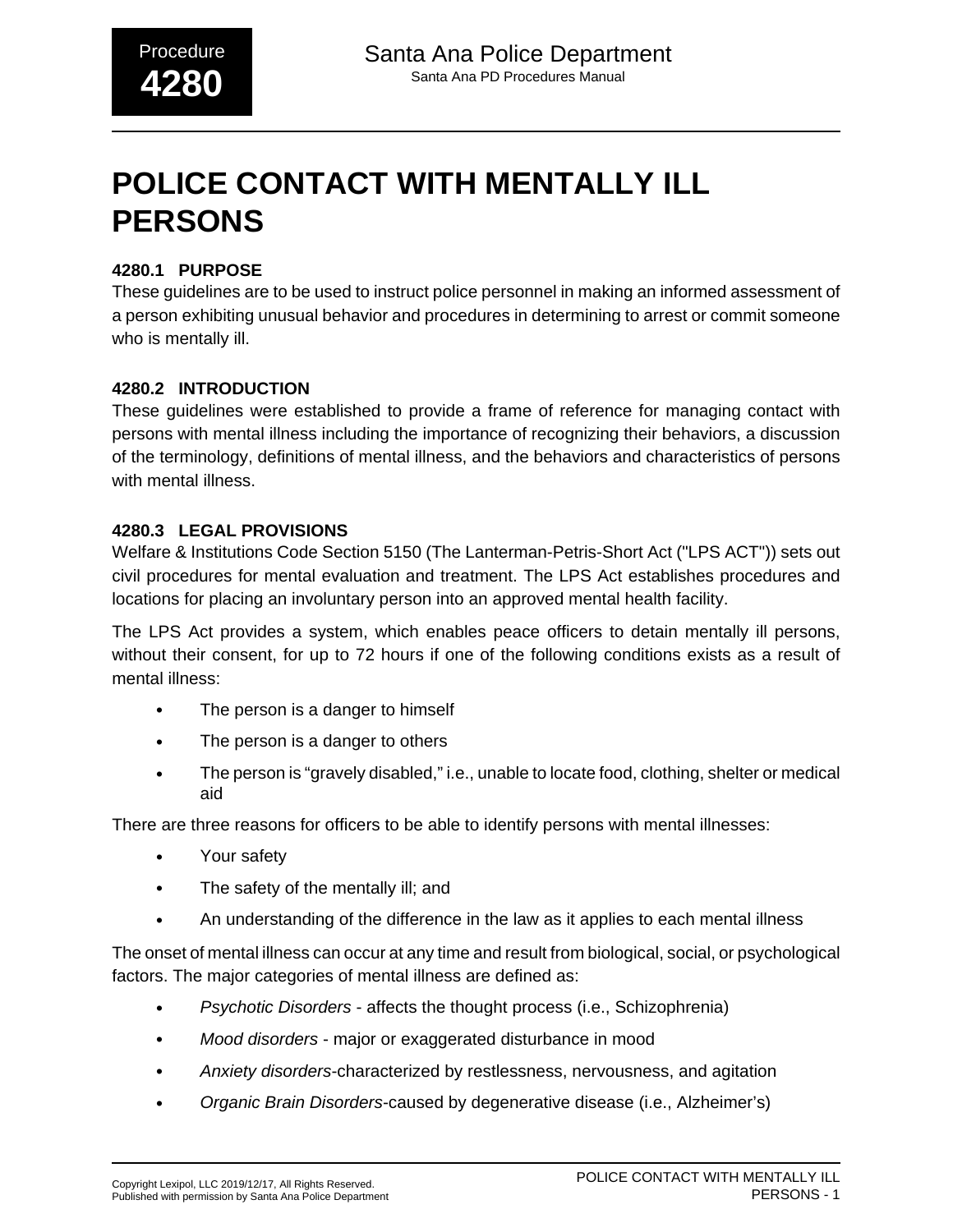### POLICE CONTACT WITH MENTALLY ILL PERSONS

### **4280.4 IDENTIFYING BEHAVIORS WHICH ARE SYMPTOMS OF THE MENTALLY ILL**

- 1. Persons with mental illness exhibit a range of behaviors, depending on their illness or a combination of illnesses.
- 2. The behavior and/or mood of the individual are inappropriate to the situation.
- 3. The behavior of the person appears to be inflexible.
- 4. The behavior of the person appears to be impulsive.

Behaviors must be shown to be the results of a mental disorder not merely the result of lifestyle or attitude choice, or use or abuse of alcohol or drugs. Previous mental health history, behavior, and information attributed to third parties shall be considered in determining criteria for a 5150 hold. (AB 1424)

### **4280.5 BEHAVIORS THAT ARE SYMPTOMATIC OF MENTAL ILLNESS**

#### 4280.5.1 THOUGHTS OF DEATH AND/OR SUICIDE

This is generally related to depression. Threats, suggestions, and attempts to commit suicide should ALWAYS be taken seriously.

Persons with Psychotic Disorders may respond to internal voices, which issue violent commands. These "voices" may be called "command hallucinations." Individuals who experience command hallucinations, abuse alcohol, and/or drugs and who are mentally ill are at higher risk of becoming violent.

#### 4280.5.2 IMPAIRED SELF CARE

Due to mental illness, these persons are not able to feed, clothed, shelter themselves, or obtain medical aid.

4280.5.3 IMPULSIVE, ERRATIC OR BIZARRE BEHAVIOR Examples of these are:

- Head Banging
- Self-mutilation
- Rigid and unusual postures
- Inappropriate nudity or sexual behavior
- Directing traffic
- Running in or lying down in traffic

#### 4280.5.4 DISORIENTATION

The individual is often unaware of:

- Time
- Place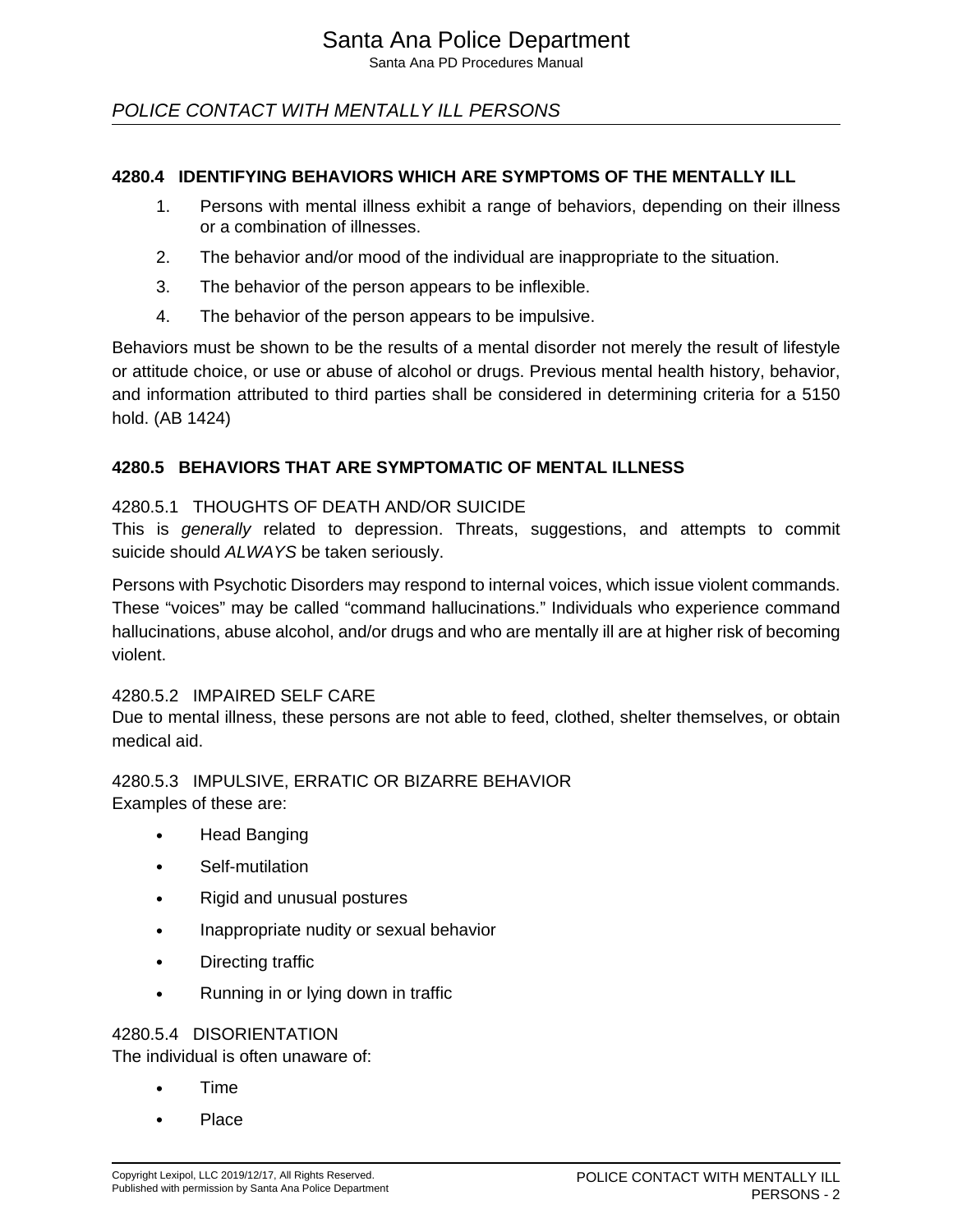Santa Ana PD Procedures Manual

### POLICE CONTACT WITH MENTALLY ILL PERSONS

• Identity of self or others

Specific beliefs typical of people with mental illness and thought disorders may include the person believes that he/she is being persecuted, attacked, harassed, cheated or conspired against; is Jesus Christ or the devil or has special powers. These beliefs may be the result of major depression and not the result of a psychotic disorder such as schizophrenia.

### 4280.5.5 HALLUCINATIONS (SCHIZOPHRENIA)

False perception through any one of the senses, for example:

- Hearing voices
- Seeing visions
- Disorganized or incoherent speech
- Inability to express emotions or concentrate
- Feeling bugs crawling on the skin. This is usually a result of the use/abuse of drugs or alcohol or another organic impairment

#### 4280.5.6 DEPRESSION

This emotional state is characterized by a person feeling:

- Overwhelming hopelessness
- Guilt
- **Despair**
- **Worthlessness**

The person may be:

- **Lethargic**
- **Suicidal**

Do not be afraid or reluctant to ask people who are depressed if they are suicidal or intend to harm themselves. They may be waiting for someone to ask so they can get help.

#### 4280.5.7 MANIA (BIPOLAR)

This emotional state is characterized by a person feeling and/or experiencing:

- Extreme elation or excitement
- Highly active and exhibit inappropriate behavior
- "Racing thoughts" and extreme grandiose thinking they have a relationship with actors, political persons, or others in powerful positions.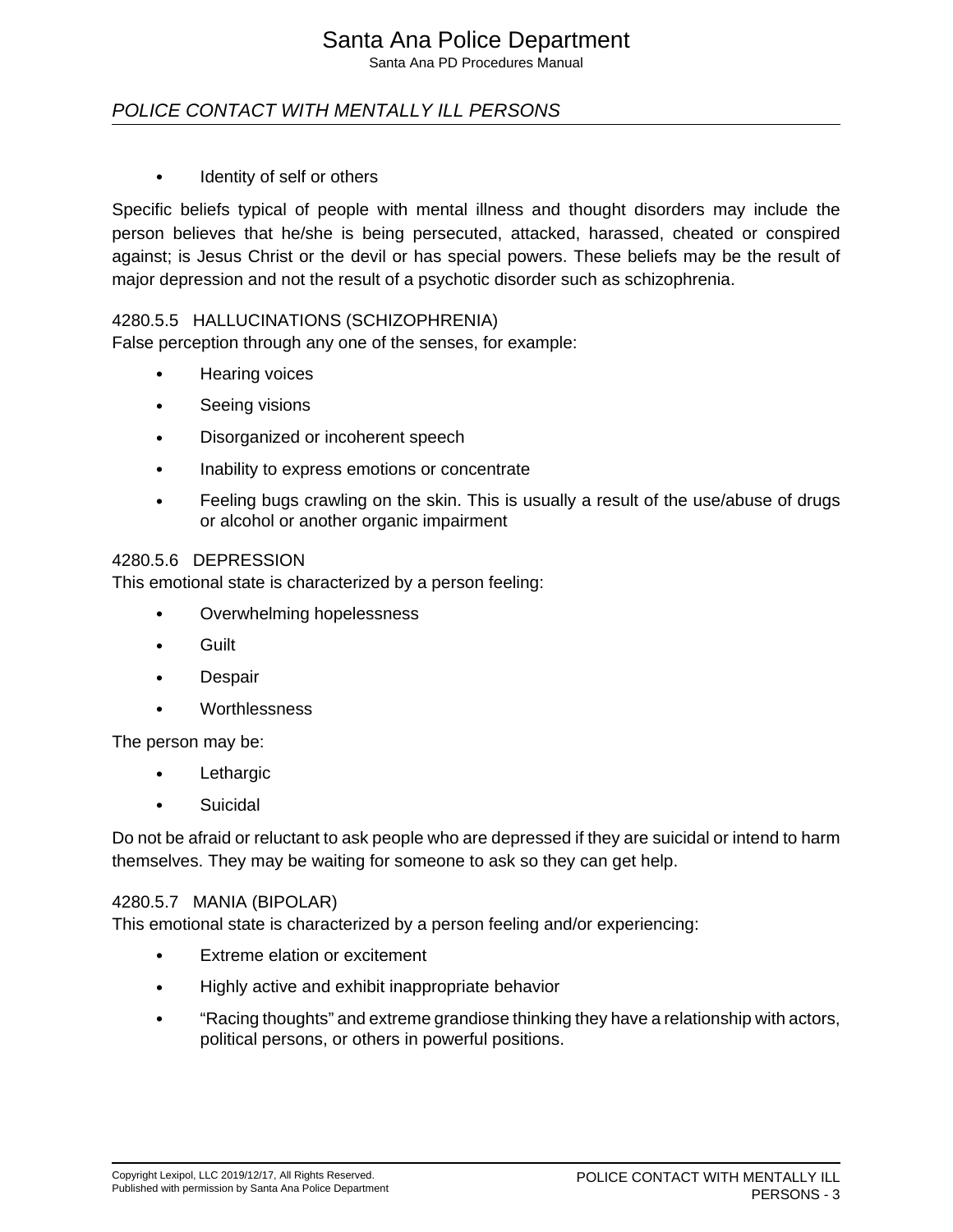Santa Ana PD Procedures Manual

### POLICE CONTACT WITH MENTALLY ILL PERSONS

### **4280.6 SUICIDE**

Law enforcement frequently plays a role in suicide assessment or response. Many times an individual will tell a friend or family member that he/she is feeling depressed and/or suicidal and law enforcement will be called to handle the situation.

### 4280.6.1 OFFICER'S ASSESSMENT OF THE RISK OF SUICIDE

- An officer's awareness, observations, and experience
- The severity of risk type of weapons, availability of weapons, type of plan and previous suicide attempts

Previous suicide attempts put the individual at a higher risk of completing a suicide

ALWAYS take threats seriously

### 4280.6.2 WARNING SIGNS OF SUICIDAL RISK

- Verbal and non-verbal behavior
- Recognition of emotions, physiology, cognitive and behavioral signs
- Ambivalence
- Giving away of possessions or stating such things as, "you will be better off without me."

#### 4280.6.3 RISK FACTORS

- Drug and alcohol abuse
- Major loss in life
- Social isolation
- Cultural issues
- Domestic crisis
- **Mental illness**
- Physical illness

#### 4280.6.4 OFFICER SAFETY ISSUES

- Danger potential
- Rescue abilities and limitations
- Additional support (Back up)
- Team approach (Negotiation team)

#### 4280.6.5 SUICIDAL CLUES

Individuals who are depressed and considering suicide may make threats and/or attempts to kill themselves in order to get help. These clues must be taken seriously. Individuals may also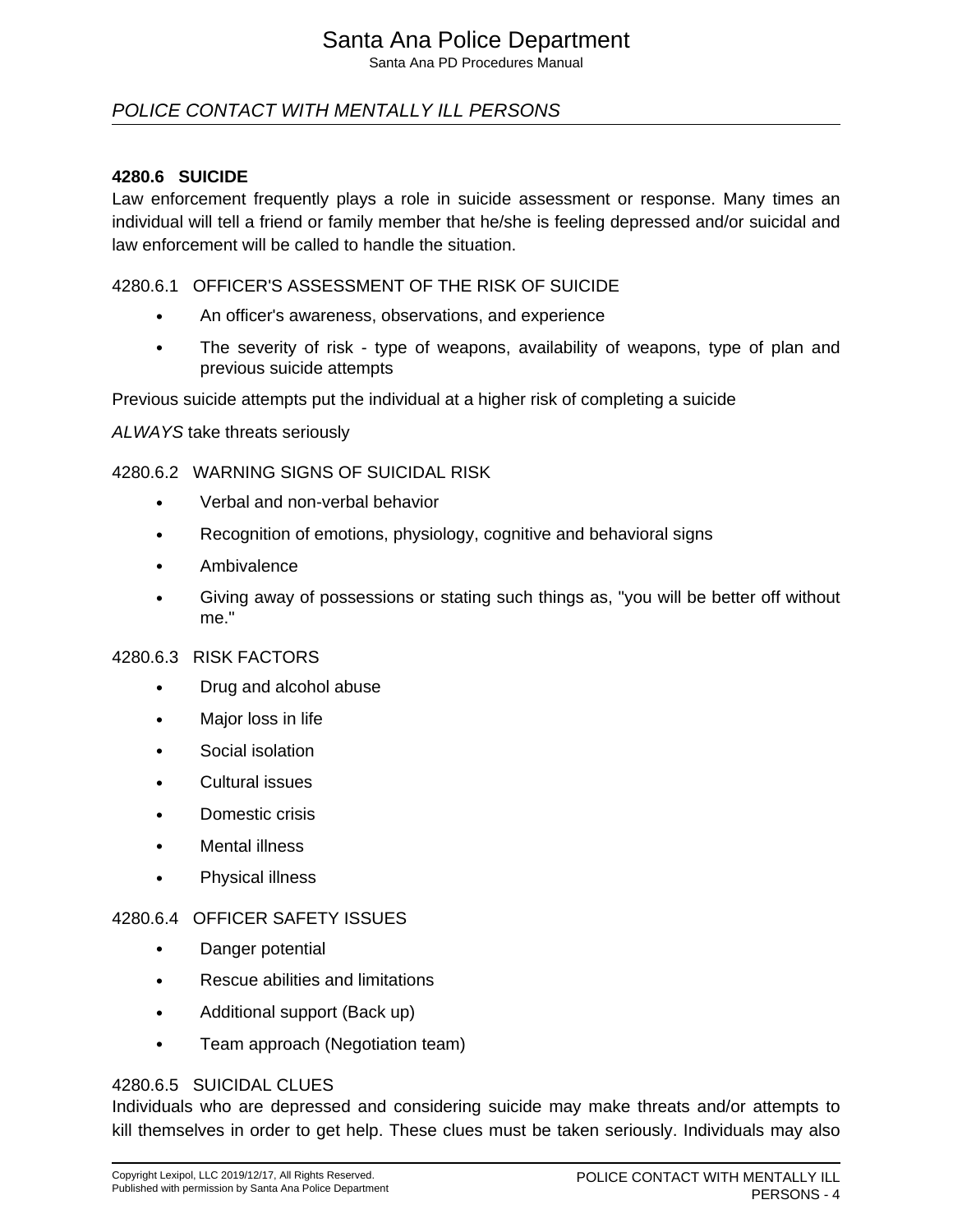Santa Ana PD Procedures Manual

### POLICE CONTACT WITH MENTALLY ILL PERSONS

write notes or record their plans, although it used to be felt that these were just attentionseeking devices, research has shown that individuals who make threats indeed follow through on the threats. Some individuals who are extremely suicidal may not tell anyone and then make an extremely serious attempt. Having a plan and access to lethal weapons increases the risk considerably. Do not be afraid of asking, "Are you thinking of killing or hurting yourself?" Most individuals want help.

### 4280.6.6 RESPONDING TO SUICIDE ATTEMPTS

When responding to calls involving attempted suicide, WIC 5150 is an *involuntary* hospitalization. If a suicidal person is cooperating with first-responders, this indicates voluntary compliance; therefore, it is not necessary for an officer to complete a 5150 hold in such cases.

Officers must confirm voluntariness and compliance with attending paramedic's and/or the patient's caretakers.

Once the patient arrives at the hospital emergency room, Heath & Safety Code 1799.111(a) authorizes emergency room physicians to involuntarily detain a patient for up to 8 hours for the purpose of a psychiatric evaluation, if necessary.

### **4280.7 POSTPARTUM DEPRESSION/PSYCHOSIS**

Postpartum Depression/Psychosis is a severe mental illness affecting women within the first year after the birth of a child and can be life-threatening to women and/or children. It is thought to be caused by a metabolic imbalance that results from a drop in hormonal production after the birth of a baby. It is estimated that 70 - 80% of all new mothers suffer some degree of post-partum depression, which may or may not require medical intervention. Post-partum depression may last from one week to one year.

Any threats made by women with postpartum depression should be taken seriously. Medical treatment is indicated with symptoms such as hallucinations, threats of baby's safety, irritability, delusions, and a serious change in the mother's behavior. Although most women experience "baby blues" after the birth of a baby, postpartum depression is far more extreme and more serious requiring potential medical or psychiatric intervention.

- **Agitation**
- **Sleeplessness**
- Hallucinations
- Fears For Childs/Own Safety
- Delusions
- Suicidal Tendencies
- Lack Of Interest In Child
- Irritability
- Confusion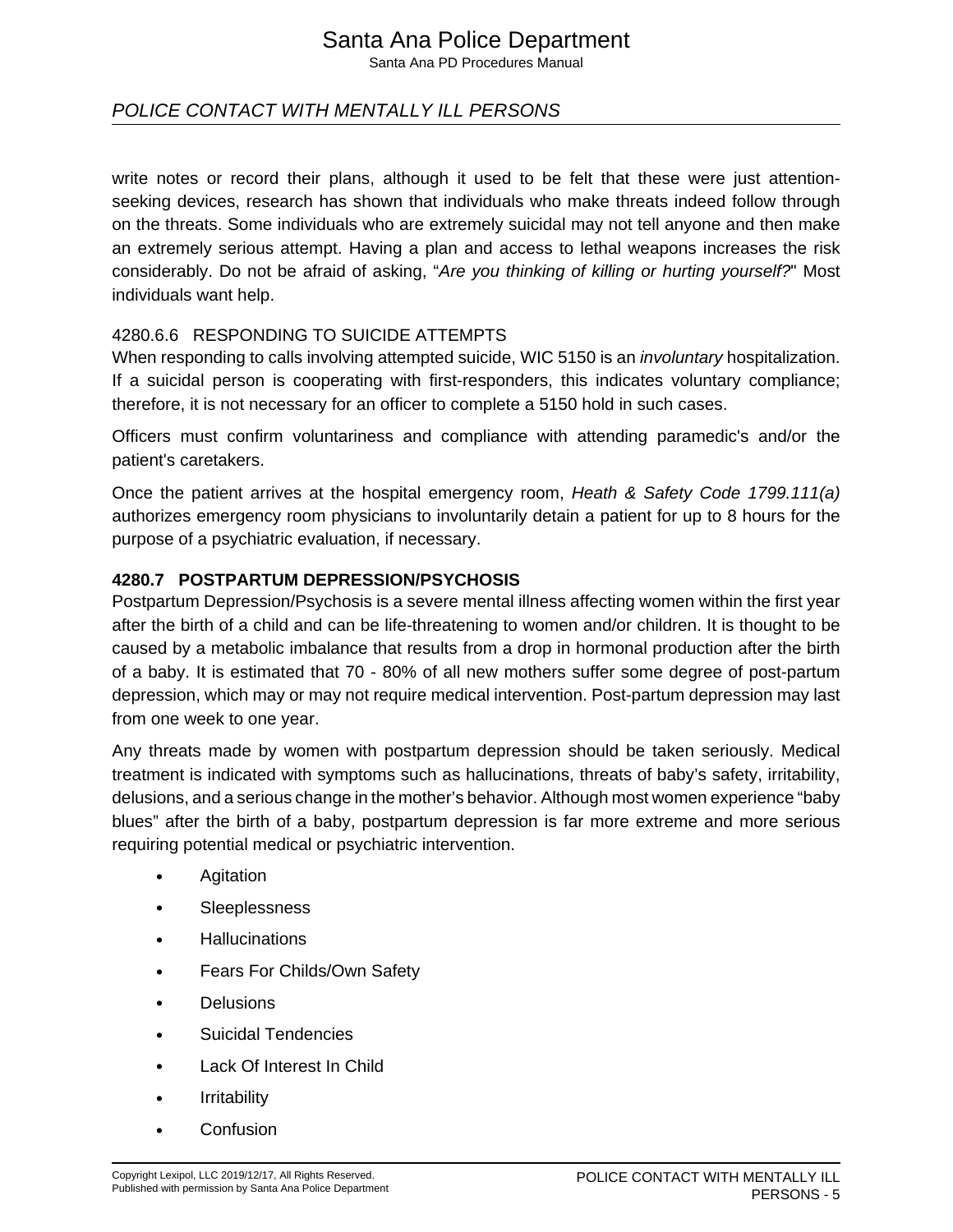Santa Ana PD Procedures Manual

### POLICE CONTACT WITH MENTALLY ILL PERSONS

• Subtle Changes In Personality

### **4280.8 RESPONDING TO PERSONS IN CRISIS**

Employing traditional police tactics to manage psychotic individuals could escalate an already volatile situation. Project a calm, confident, and reassuring presence. Establish a secure perimeter before contacting the person. Focus on using defusing and de-escalating techniques to lessen the person's anxiety or fear. Avoid confronting the person or shouting commands. Remove distractions or other negative influences on the person, including family members, if necessary.

### 4280.8.1 BE AWARE OF POTENTIAL FOR VIOLENCE

Use constant safety awareness. Maintain proper safety precautions for officer/public safety needs. Be alert for changing conditions.

Exaggerated behavior may be of short duration:

- Take time to ensure the safety of all concerned
- Have sufficient law enforcement personnel on-scene. (May need back up)
- Be aware of the potential to leave the scene if the situation requires additional personnel and there is no danger to others
- Person may calm down
- After the situation calms, it may resolve easily

#### 4280.8.2 INTERACTION TECHNIQUES

- Use appropriate voice tones and levels
- Use firm, calm approach
- Avoid excitement: do not allow situation to anger individual
- Be truthful, do not lie
- Do not threaten or intimidate person
- Avoid controversial comments, ignore insults and verbal abuse
- Use interview techniques to determine background and present condition
- Be brief, repeat. Keep to one plan
- Limit input, don't force discussion
- Recognize behavior as a symptom

#### 4280.8.3 USE OF FORCE

Use time unless the person is violent

- Do not hesitate to use physical restraint if the situation necessitates it
- Use the least amount of force to stop an outburst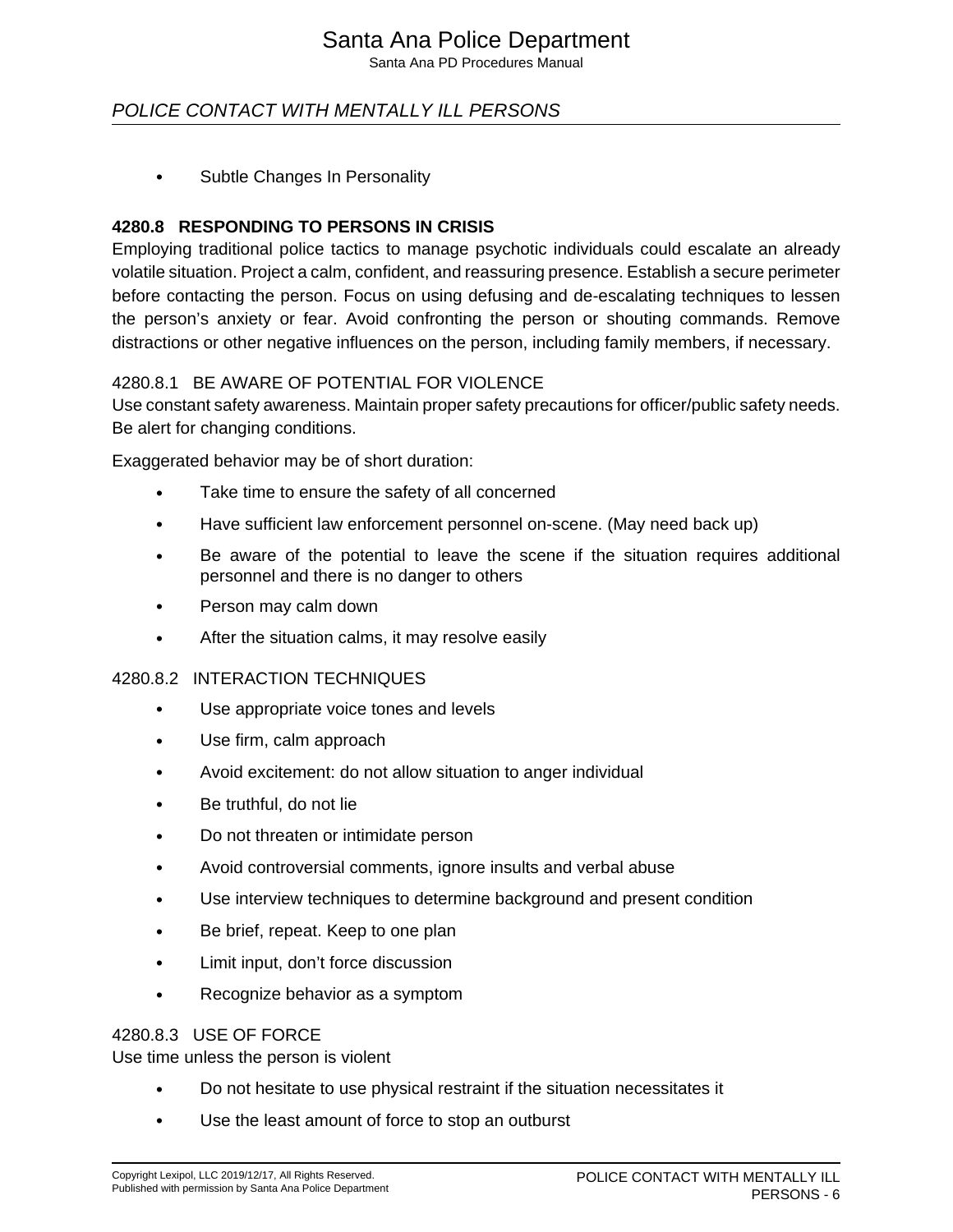Santa Ana PD Procedures Manual

### POLICE CONTACT WITH MENTALLY ILL PERSONS

- Restrain quickly
- Pain-producing holds may not be effective due to the person's lack of awareness to pain
- Persons in crisis may exhibit unusual strength
- Requests for "back-up" are appropriate to establish adequate control
- Consider SWAT/HNT personnel

#### 4280.8.4 EVALUATION OF INDIVIDUAL

- Determine if situation warrants police action
- Determine why the person is upset
- Assess person's background, support system, present condition, involvement in crime and other factors

#### 4280.8.5 RESPONDING SKILLS

- $V$ isual keep eye contact; be aware of the lack of eye contact which may indicate depression or thought disorder.
- Physical officer safety and positioning.
- Verbal attempt to start a dialogue with the person.

#### 4280.8.6 EXPRESSIVE SKILLS

- Empathetic do not devalue what the person feels or states as it is important to them
- Personal Feedback let the person know what you can do, if possible. Do not promise anything you cannot deliver

#### 4280.8.7 FEEDBACK SKILL

Open-Ended Questions – Do not ask "Yes or No" type questions. Allow the person to provide responses. For instance, ask, "How have you been feeling?" rather than "Do you feel depressed?" or "What would help to resolve this situation?" rather than "Do you want me to take you to the hospital?"

#### **4280.9 QUESTIONS FOR REPORTING PARTY**

- Has the individual threatened or attempted to use violence, or acted dangerously towards self or others?
- Has the individual threatened or attempted suicide?
- Has the individual been neglecting personal care or bodily functions?
- Has the individual recently suffered a traumatic illness?
- Does the individual have a history of mental illness?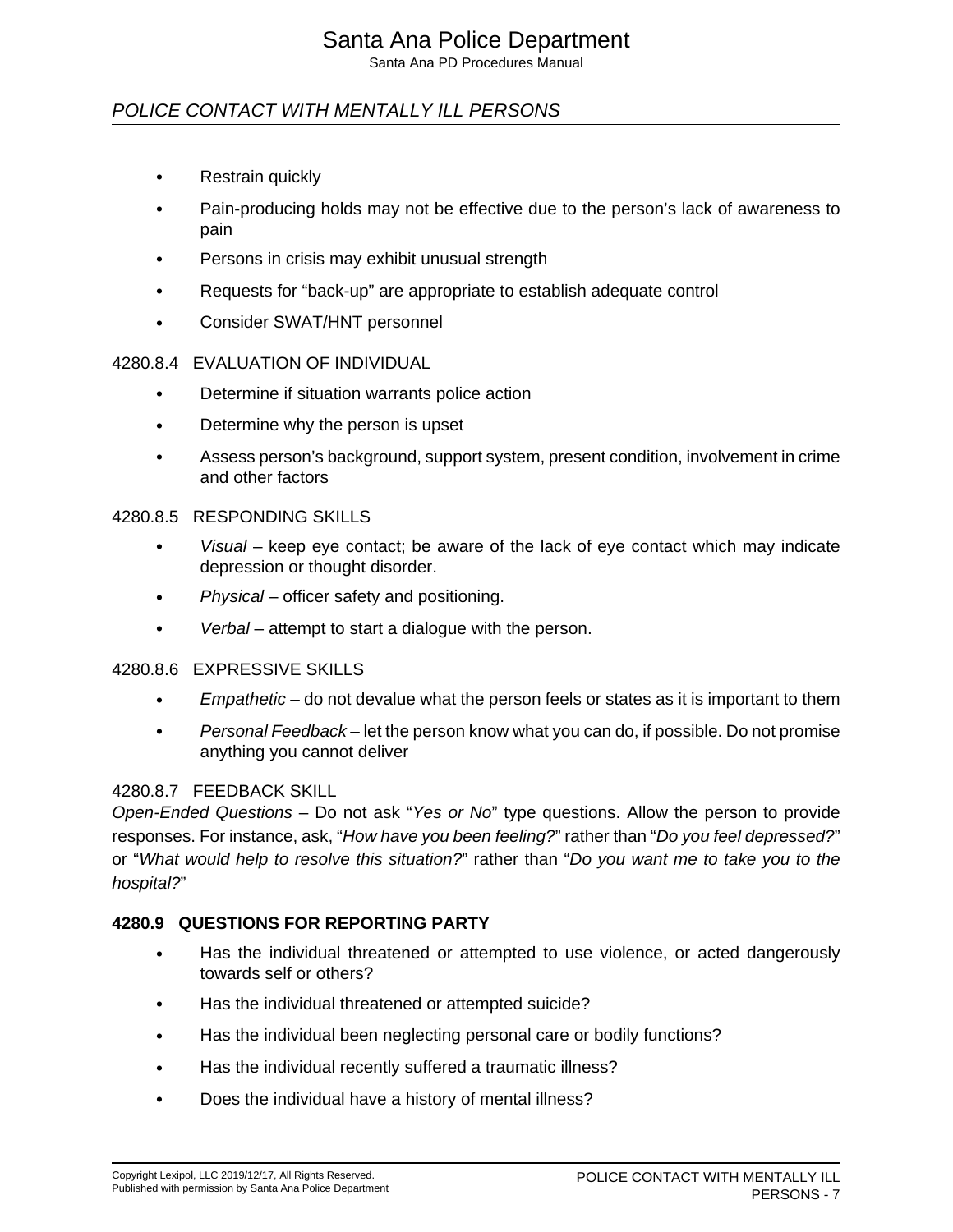### POLICE CONTACT WITH MENTALLY ILL PERSONS

• Does the individual take medication or do they have any physically disabling conditions?

#### **4280.10 QUESTIONS FOR SUBJECT/PERSON**

- What is your name?
- Where do you live or sleep?
- Where are you right now?
- What date/day/time is it?
- When did you last eat?
- When did you last sleep, how long?
- Are you going to hurt yourself?
- Are you going to hurt someone else?
- Are you supposed to take any medication and are you taking it?
- Do you have a doctor and for what ailment is your treatment?
- What types of fears do you have and what is causing them?
- What are your plans, what are you going to do now?
- Have you consumed any alcohol and or drugs in the last (24) hours?

#### 4280.10.1 INTERVIEWING THE POTENTIALLY VIOLENT PERSON

- How much has she/he thought about violence?
- What has she/he done about it?
- What weapon does she/he have?
- What preparation has the individual made?
- What do relatives, friends, or others say about their behavior?

#### **4280.11 DISPOSITION**

Welfare and Institutions Code Section 5150 defines a "Designated Facility" as a mental health facility designated by the County of Orange Health Care Agency and approved by the State Department of Mental Health as a facility for 72-hour mental health treatment and evaluation. A "Non-Designated Facility" is not licensed to treat and mental health condition on an involuntary basis.

4280.11.1 UPON DETERMINING THE SUBJECT MEETS THE CRITERIA OF 5150 WIC, THE OFFICER SHOULD PRESENT ADULT MENTAL HEALTH PATIENTS WHO ARE OR MAY BE 5150'S INTO THE MENTAL HEALTH SYSTEM IN THE FOLLOWING ORDER:

1. Contact a Crisis Assessment Team (CAT) member for response to the field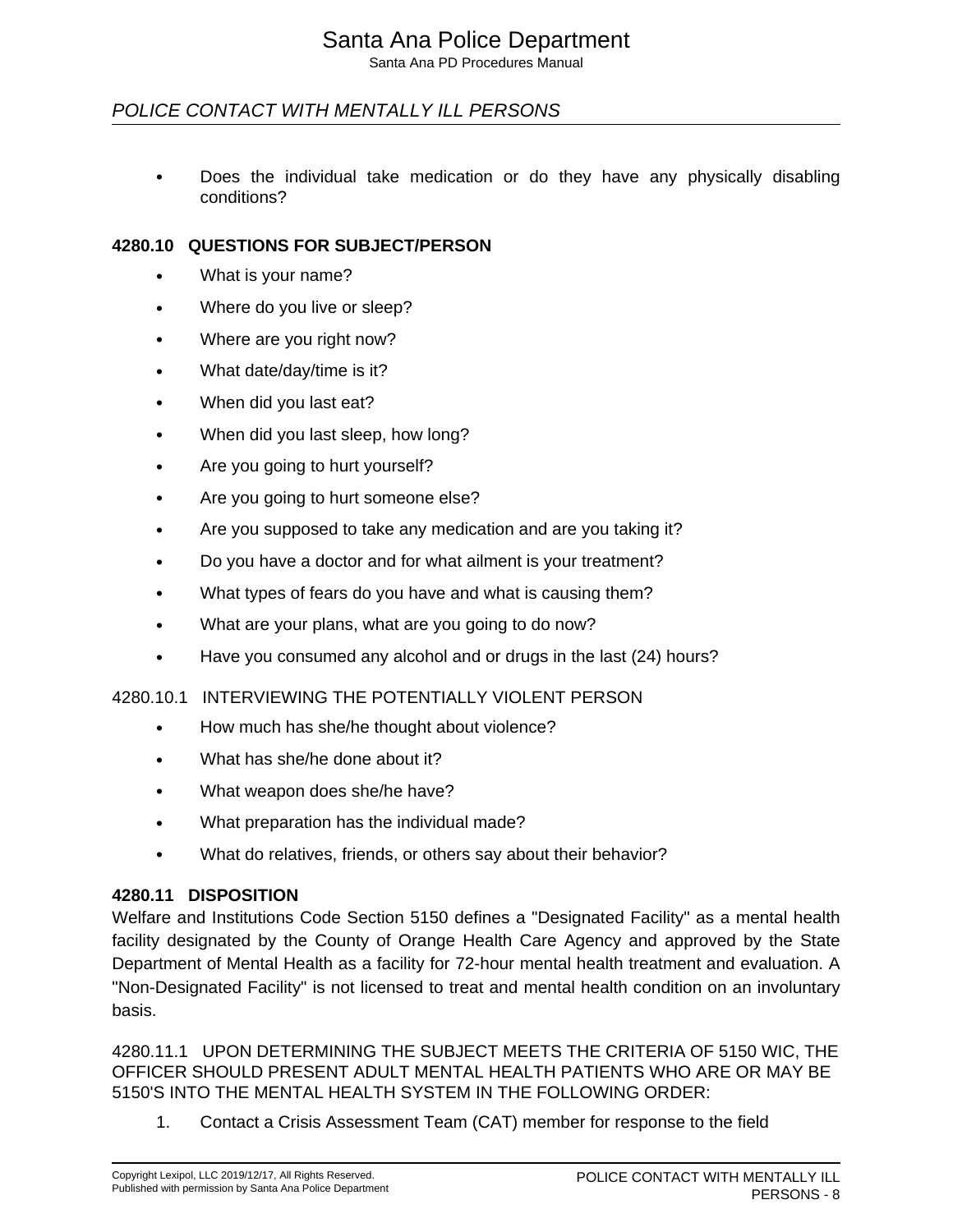### POLICE CONTACT WITH MENTALLY ILL PERSONS

- 2. Peace officers may contact the College Hospital PET that is available 24/7 at 1- (800)773-8001. This team will respond to hospitals/emergency rooms, but will not respond to police departments, and jails. The PET team will assess individuals and if necessary 5150 those who meet the criteria. The CAT team will respond to police departments and jails.
- 3. If CAT or College Hospital mobile crisis teams are unavailable contact Crisis Stabilization Unit (CSU) and inform CSU that Santa Ana Police is transporting a patient to that location. Crisis Stabilization Unit (CSU) was formerly known as Evaluation Treatments Services "ETS."
- 4. If CSU is unable to accept patients, CSU will assist the officer by identifying the nearest Designated Psychiatric Facility. Those facilities are identified in 4290.11.3

4280.11.2 THE FOLLOWING TEAMS ARE LICENSED TO HANDLE THE PSYCHIATRIC EVALUATIONS REQUIRED FOR A SUBJECT BEING COMMITTED FOR 5150 WIC:

- 1. Crisis Assessment Teams (CAT). Orange County Health Care Agency/Behavioral Health Services Crisis Assessment Team(s) (CAT) are available 24 hours a day seven days a week. CAT Teams are available to respond throughout the county. The Countywide CAT Phone number is 1-(866)830-6011.
	- A. CAT personnel will respond to the officer's location as long as the officer remains at the location until it is safe for the CAT personnel to leave, with or without the patient.
	- B. CAT personnel may respond to the field, however, may not go into a medical facility where a person is a patient at the hospital or admitted. This includes skilled nursing facilities. CAT may respond to doctor's offices and clinics. CAT personnel will not physically handle a combative patient and will rely on law enforcement or hospital security for this function.
- 2. Psychiatric Evaluation Team (PET TEAM). College Hospital in Costa Mesa is a Designated Mental Health Facility. This hospital has as psychiatric Evaluation Team (PET) called the Crisis Response Team (CRT) and it is available 24 hours a day seven days a week. They are authorized and designated by the County to complete 5150 evaluations in emergency departments, and at College Hospital Costa Mesa. They can also complete evaluations on medical floors of contracted hospitals once authorized by the County. Their phone number is 1-(800)773-8001.
- 3. CSU is the Orange County Health Care Agency's "Crisis Stabilization Unit" located at 1030 W. Warner Avenue, Santa Ana, CA 92707. The phone number is 1- (714)834-6913/6900. CSU is open 24 hours a day seven days a week and will accept adult mental health patients absent any associated medical or intoxicated condition(s).

4280.11.3 THE FOLLOWING FACILITIES ARE DESIGNATED TO HANDLE THE PSYCHIATRIC CARE AND MEDICAL SCREENING REQUIRED FOR A SUBJECT BEING ADMITTED FORE 5150 WIC:

- 1. UCI Medical Health Facility (Adult & Adolescent)
	- A. Address: 101 The City Drive, Orange, CA 92868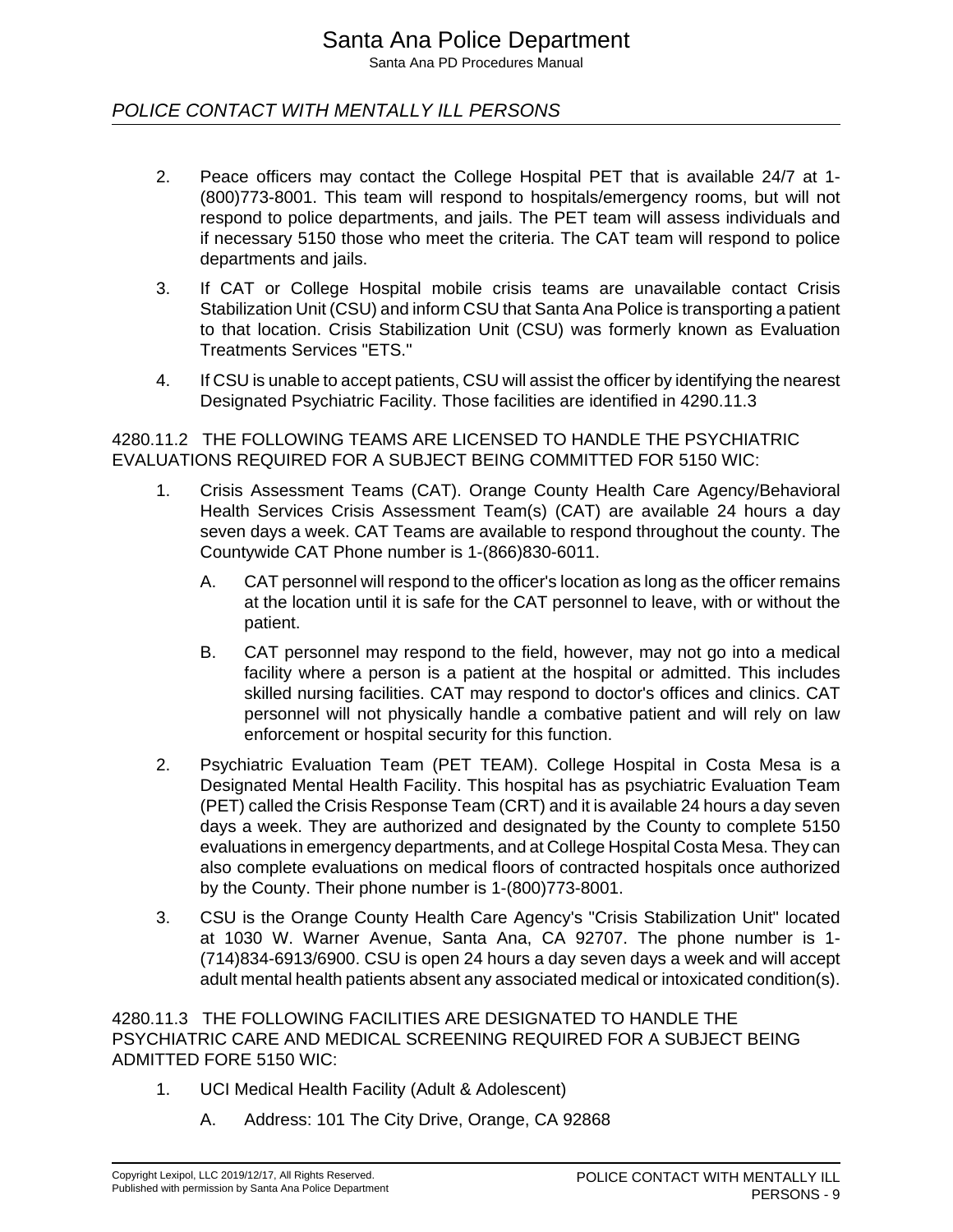Santa Ana PD Procedures Manual

### POLICE CONTACT WITH MENTALLY ILL PERSONS

- B. Phone: (714)456-5801/5878
- C. Police Contacts: Emergency Department Charge Nurse
	- I. Phone: (714)456-5980 or (714)456-5705
- 2. Western Medical Center Anaheim (Adult)
	- A. Address: 1025 S. Anaheim Blvd., Anaheim, CA 92805
	- B. Phone: (714)563-2805
- 3. St. Joseph's Hospital (Adult) Rush Center
	- A. Address: 1100 W. Stewart Drive, Orange, CA 92668
	- B. Phone: (714)633-9111
- 4. Chapman Global Medical Center (Older Adults/Geriatric)
	- A. Address: 2601 E. Chapman Ave., Orange, CA 92869
	- B. Intake Department: Yani R., Intake Coordinator: (714)633-0011 x1129; after hours, x1221

### 4280.11.4 THE FOLLOWING FACILITIES ARE LICENSED TO HANDLE ONLY THE PSYCHIATRIC CARE REQUIRED FOR A SUBJECT BEING COMMITTED FOR 5150 WIC:

- 1. College Hospital Costa Mesa (Adult and Adolescent)
	- A. Address: 301 Victoria St., Costa Mesa, CA 92627
	- B. Phone: (800)773-8001
- 2. Crisis Stabilization Unit (Adult)
	- A. Address: 1030 W. Warner Avenue, Santa Ana, CA 92707
	- B. Phone: (714)834-6913/6900
- 3. College Medical Center (Adults and Older Adults)
	- A. Intake Department: (855)844-8898
	- B. Address: 2776 Pacific Avenue, Long Beach, CA 90806
- 4. Mission Hospital Laguna Beach (Adults)
	- A. Intake Department: Michael Bruner, Intake Coordinator (949)499-7500
	- B. Address: 31872 Pacific Coast Hwy, Laguna Beach, CA 92651
- 5. Newport Bay Hospital (Adults and Older Adults)
	- A. Intake Department: Carla or Michael, Intake Coordinators (949)650-9750
	- B. Address: 1501 East 16th Street, Newport Beach, CA 92663

Prior medical screening may be required at College Hospital or ETS. If so, officers should transport the subject to the closest hospital and obtain a medical screening. Medical clearance for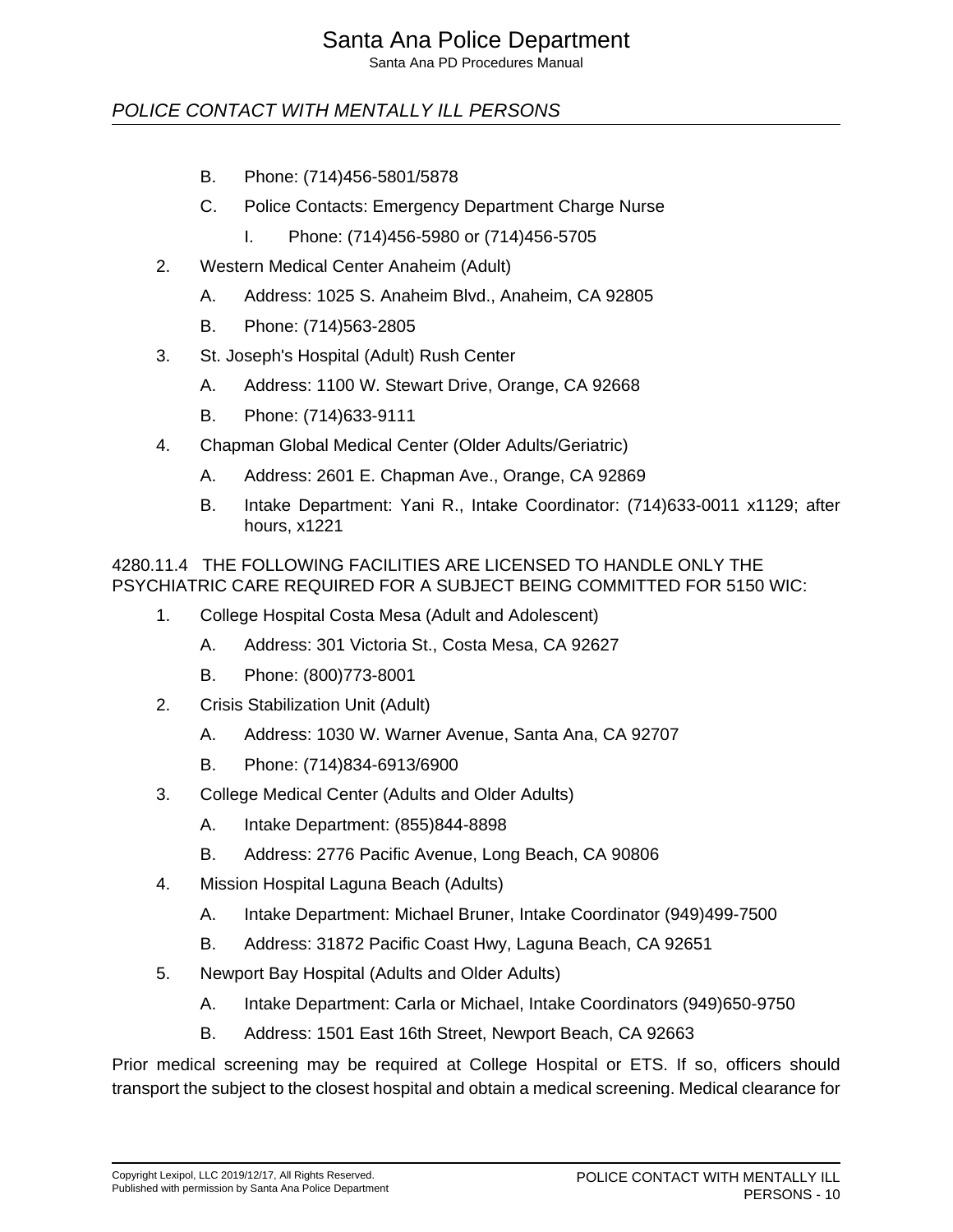Santa Ana PD Procedures Manual

### POLICE CONTACT WITH MENTALLY ILL PERSONS

College Hospital can be obtained at Hoag Hospital at 1 Hoag Drive, Newport Beach, CA 92663, (949)764-4624.

For CSU officers may go to South Coast Global Hospital at 2701 S. Bristol Street, Santa Ana, CA 92704 (714)754-5454. After the subject has been medically cleared you may return to College Hospital or CSU with the medical clearance paperwork and admit your 5150 subject. Neither Hoag or South Coast Global are designated facilities for W&I 5150 and the officer will be required to wait with the patient for clearance.

Do not leave your subject at Coastal Community Hospital or Hoag Hospital. An officer cannot release a 5150 subject from protective custody to a non-designated hospital.

#### 4280.11.5 NON-INJURY

For mental health patients with no signs of a medical condition requiring immediate medical care in addition to the mental health issue at hand, or no obvious signs of alcohol and/or drug use that would prevent admittance into a mental health facility, officers should follow the normal procedure outlines in 4291.3

- 1. In the event the peace officer has questions as to whether the "hold" should be placed on the subject, the peace officer may call the Crisis Assessment Team (CAT) at (866)830-6011 24 hours a day seven days a week to respond to the field to conduct a mental health assessment.
- 2. If the CAT responds to the field or provides an evaluation in the clinic, the staff will conduct an assessment as to the possibility of a 5150 hold on the subject. If the decision is made by HCA/BHS staff to admit the subject as a 5150, the staff will make all arrangements as to transportation, emergency room and evaluation by a designated facility.
- 3. Non-Injury Admittance to Orange County CSU. CSU is not a medical facility, as it relates to physical ailments. As part of CSU's intake/triage procedure, CSU staff will ask medical screening questions The officer should be read to answer questions related to the detainee such as: age; overall medical appearance; drug/alcohol usage; whether or not the subject was seen by paramedics; any known medical problems; violence potential; and what events brought the person to the attention of law enforcement. Upon completion of the medical triage, the CSU staffer will accept or not accept the subject.

#### 4280.11.6 INJURED

When an officer contacts a subject who falls within the provisions of W&I 5150 and the subject has an obvious medical condition/injury, the officer should contact the local fire department/ paramedics and have them respond. If the patient refuses medical treatment, the officer should proceed consistent with the policy for medical treatment refusals.

The patient, if not medically cleared in the field, should be transported to the closest local medical facility. However, if there is no overlying life-threatening medical issue, the officer is encouraged to take the patient to the nearest designated facility for medical clearance.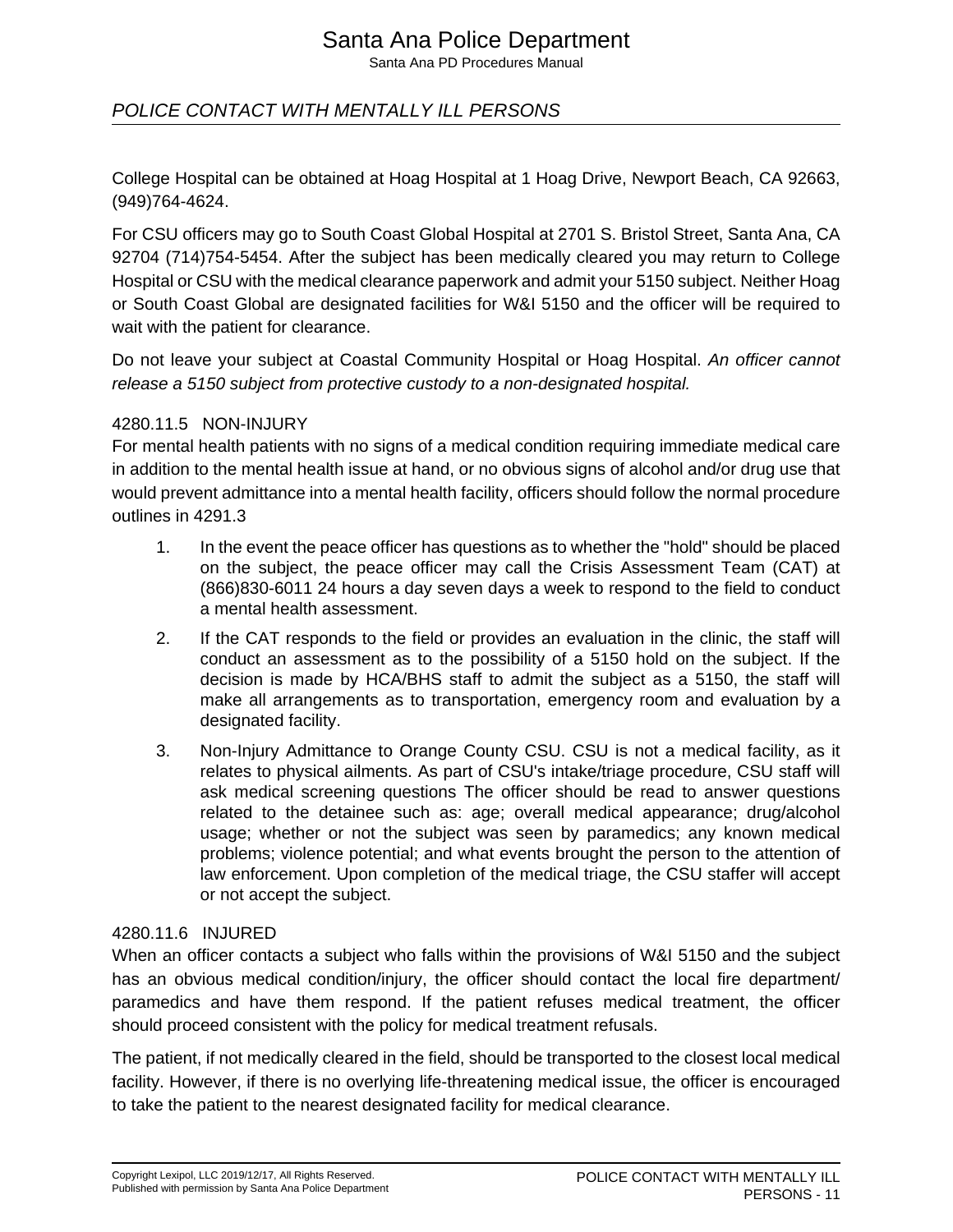Santa Ana PD Procedures Manual

### POLICE CONTACT WITH MENTALLY ILL PERSONS

### 4280.11.7 INJURY ADMITTANCE

Injury Admittance to Orange County CSU. If CSU is unable to accept the person due to a medical condition the peace officer should do the following:

- 1. Conduct and independent assessment to determine if emergency medical personnel should be summoned to the location. This assessment should include consideration of information received from CSU personnel, statements made by the person being held, the officers own observation of the person's condition and any additional information known to the officer that would help him/her to determine whether response by emergency medical assistance is reasonably necessary.
- 2. Notify the Watch Commander or Field Supervisor and advise of the circumstances of the inability of CSU to accept the person.
	- A. The transporting officer should make appropriate arrangements for the transportation of the person to the closest medical facility for medical treatment or to another designated mental health facility for admittance for a 5150 hold
	- B. If the person being refused at CSU is transported to a designated facility, the peace officer will advise the emergency room staff that a hold has already been place on the person and request acceptance of the person as a soon as possible for the orderly transfer of custody
	- C. Combative: Pursuant to section 1257 of the Health and Safety Code, if the subject is violent or potentially violent, the officer will have the hospital staff notified prior to his/her arrival. It is the responsibility of a designated facility to have sufficient security personnel and equipment to handle the violent or uncooperative patient, absent the assistance of the officer. The officer will remain at the facility and assist the facility security and/or medical staff in the initial restraint of patient

#### 4280.11.8 W&I CODE 5150/5585 PROTOCOL FOR JUVENILES

Reflective of the criminal justice system, juveniles present unique challenges and protocols to the mental health system. As such, the following information is provided to assist Orange County Law Enforcement when faced with a juvenile in a mental health crisis. The Orange County Behavioral Health Children and Youth Services Crisis Assessment Team (CYS CAT) can respond to evaluate all juveniles (individuals under the age of eighteen). ETS is not licensed to serve youth under the age of eighteen.

- 1. The Orange County Behavioral Health Children and Youth Services Crisis Assessment Team (CYS CAT) can be contacted 24/7 to provide a 5150/5585 evaluation. They are contacted through the countywide CAT phone number: (866)830-6011
- 2. CYS County staff provides crisis evaluations for minors under the age of 18 to determine if psychiatric hospitalization is required or if the minor can be safely referred to a lower level of care. If intoxicated, injured or medically comprised the juvenile should be transported to the nearest medical facility for treatment and stabilization. Once medically cleared, the CYS CAT will evaluate.
- 3. CYS CAT will evaluate all juveniles and will write hold whenever it is safe to do so.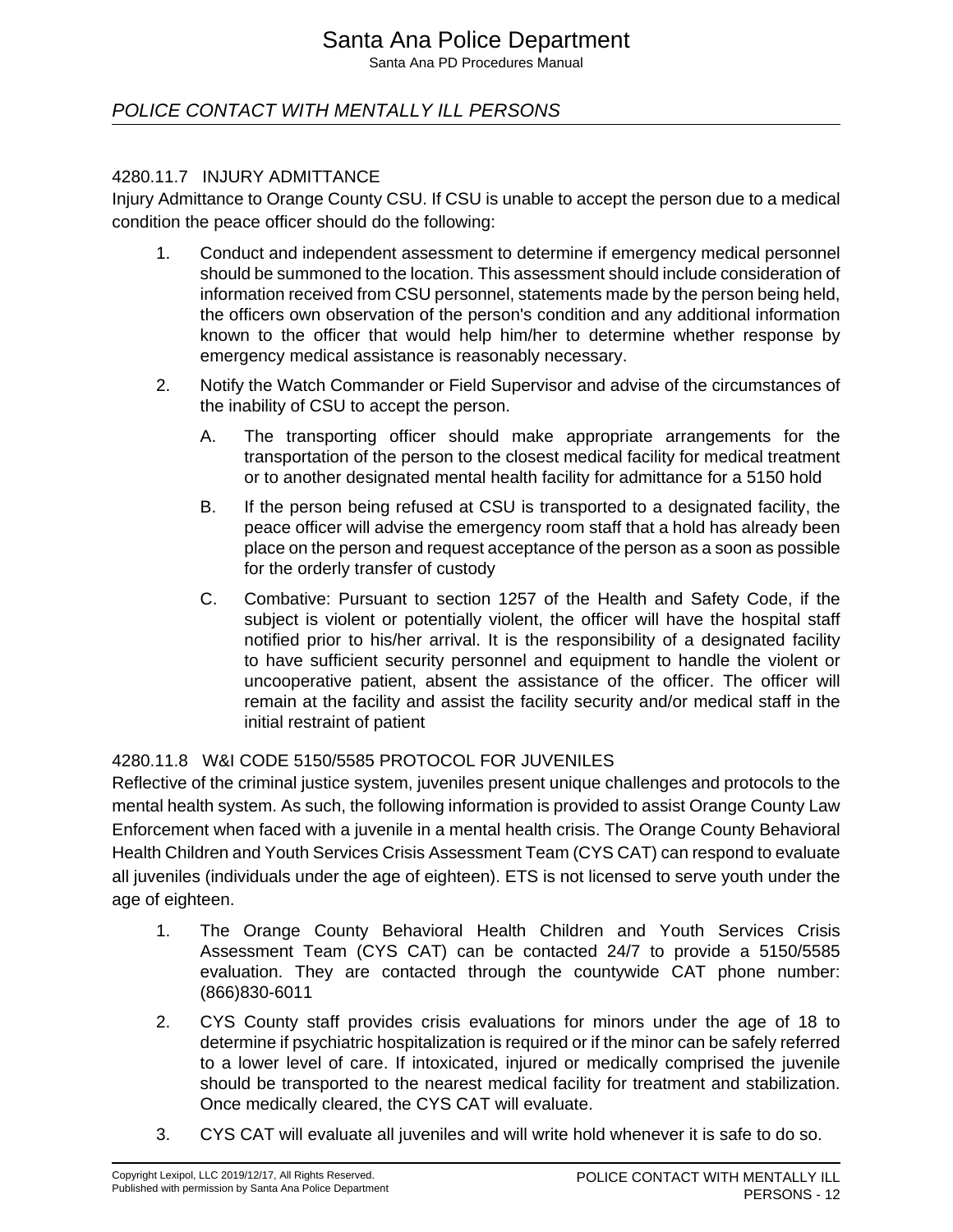### POLICE CONTACT WITH MENTALLY ILL PERSONS

- 4. Whenever CYS CAT or the Clinician on Duty evaluates and determines that a juvenile requires psychiatric hospitalization they will locate a bed, arrange ambulance transport, and notify CSU to confirm the bed. If the juvenile does not meet W&I code 5150/5585 criteria for hospitalization, they will be linked to follow-up services in the community.
- 5. College Hospital Costa Mesa's Crisis Response Team (CRT) may be contacted to provide a 5150/5585 evaluation for juveniles that have Out of County Medi-Cal, Healthy Families, or Private Insurance coverage at non-designated Emergency Departments and all Police/Sheriff Departments in Orange County. They can be reached at (800)773-8001. Designated facilities are expected to evaluate and, if necessary, write their own hold for youth with the funding sources.
- 6. During normal business hours (8am- to 5pm Monday-Friday except holidays), juveniles that are unfunded or who have Orange County Medi-Cal can also be taken to one of the Children and Youth Services Regional Clinics for evaluation under W&I code 5150/5585. They will be evaluated by CYS CAT or the Clinician on Duty as determined by the clinic.
	- A. Orange County Juvenile outpatient service location for Santa Ana is at CYS East Region-Service (Chief Janice Coniglio)
		- I. Address: 1200 N. Main Street, Suite 500, Santa Ana, CA 92701
		- II. Phone: (714)480-6600

### 4280.11.9 5150 WIC 72-HOUR EVALUATION FORM

The officer will complete the 5150 WIC 72-hour evaluation form to place a hold on the subject. This form shall be attached to the officer's Information Report when it is turned in to the Station Supervisor's report bin for review and approval.

### 4280.11.10 PRIOR TO TRANSPORTATION

Prior to transporting the subject, officers should ensure telephone contact is established with the designated assessment facility/hospital to make arrangements for admittance of the subject.

### 4280.11.11 CENTRALIZED ASSESSMENT TEAM (C.A.T.)

Officers may contact the Crisis Assessment Team (C.A.T.,) requesting a mental health clinician respond to the officer's location and make a psychiatric assessment. A clinician will respond and conduct a psychiatric field evaluation. After confirming the subject needs to be committed for psychiatric evaluation, the clinician will then be in charge of the subject and arrange for the subject to be transported to a designated psychiatric facility. The officer has completed his/her responsibility and the clinician will complete the necessary paperwork.

### 4280.11.12 INVOLUNTARY DETENTION CRITERIA

Once the officer has concluded the detained subject meets the criteria for W&I Section 5150 (i.e. danger to themselves, danger to others or gravely disabled) the officer shall not release the subject to a family member or guardian if there was probable cause for their involuntary detention. If an individual meets the criteria for involuntary detention in W&I Section 5150 then they should be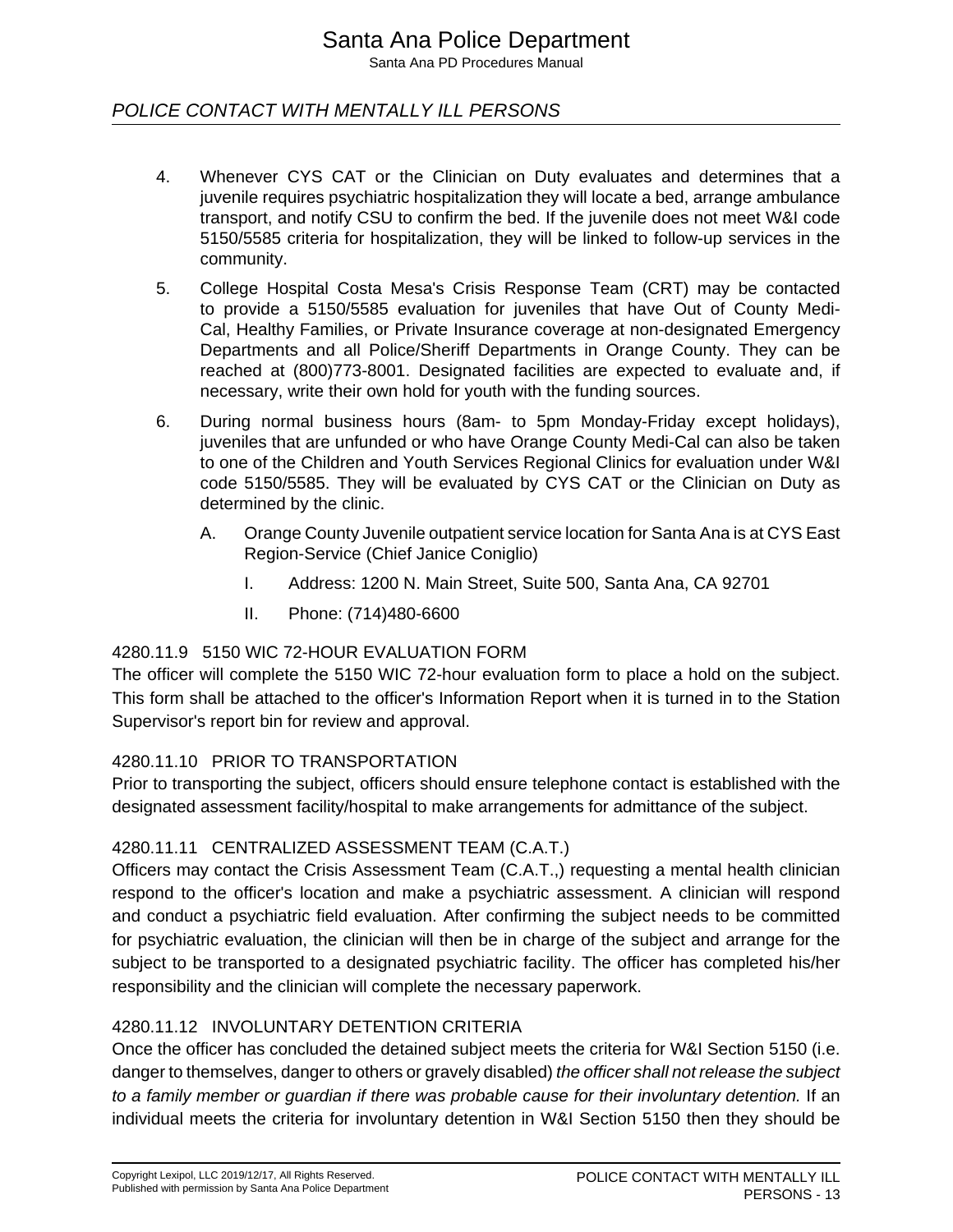Santa Ana PD Procedures Manual

### POLICE CONTACT WITH MENTALLY ILL PERSONS

taken to one of the designated psychiatric treatment hospitals listed within these guidelines for evaluation and not released to their family or guardian.

While there is civil and criminal immunity for officers who make the determination that involuntary detention is necessary under 5150 (see W&I Section 5278), this immunity does not extend to injury caused by negligent or wrongful acts or omissions in carrying out or failing to carry out a determination to confine a person for mental illness(See Government Code Section 856(c) (1)). Nothing in this section exonerates a public employee from liability for injury proximately caused by his negligent or wrongful acts or omissions in carrying out or failing to carry out: (1) A determination to confine or not to confine a person for mental illness or addiction.

### 4280.11.13 WIC SECTION 5150.1

No peace officer seeking to transport, or having transported, a person to a designated facility for assessment under section 5150, shall be instructed by mental health personnel to take the person to, or keep the person at, a jail solely because of the unavailability of an acute bed, nor shall the peace officer be forbidden to transport the person directly to the designated facility. No mental health employee from any county, state, city, or any private agency providing psychiatric emergency services shall interfere with a peace officer performing his/her duties under section 5150 by preventing the peace officer from entering a designated facility with the person to be assessed, nor shall any employee of such agency require the peace officer to remove the person without assessment as a condition of allowing the peace officer to depart. "Peace Officer" for the purpose of this section also means a jailer seeking to transport or transporting a person in custody to a designated facility for assessment.

### 4280.11.14 WIC SECTION 5150.2

Welfare and Institutions Code Section 5150.2 states that officers admitting a patient into a mental health facility "shall be detained no longer than the time necessary to complete documentation of the factual basis of the detention under Section 5150 and a safe and orderly transfer of physical custody of the person."

#### **4280.12 DISPOSITION - ARREST**

- Mentally III Serious Crime Offenders are to be transported to a jail facility for normal booking procedures
- Misdemeanor crimes, i.e. petty theft, urinating in public, can be left up to the officer's discretion to determine the appropriate disposition
- If the person is in need of medical treatment, medical clearance is required prior to transporting the person to the jail facility

#### **4280.13 DISPOSITION - WEAPONS SEIZURE**

- 1. Welfare and Institutions Code Section 8102
	- A. (a) Whenever a person, who has been detained or apprehended for examination of his or her mental condition is found to own, have in his or her possession or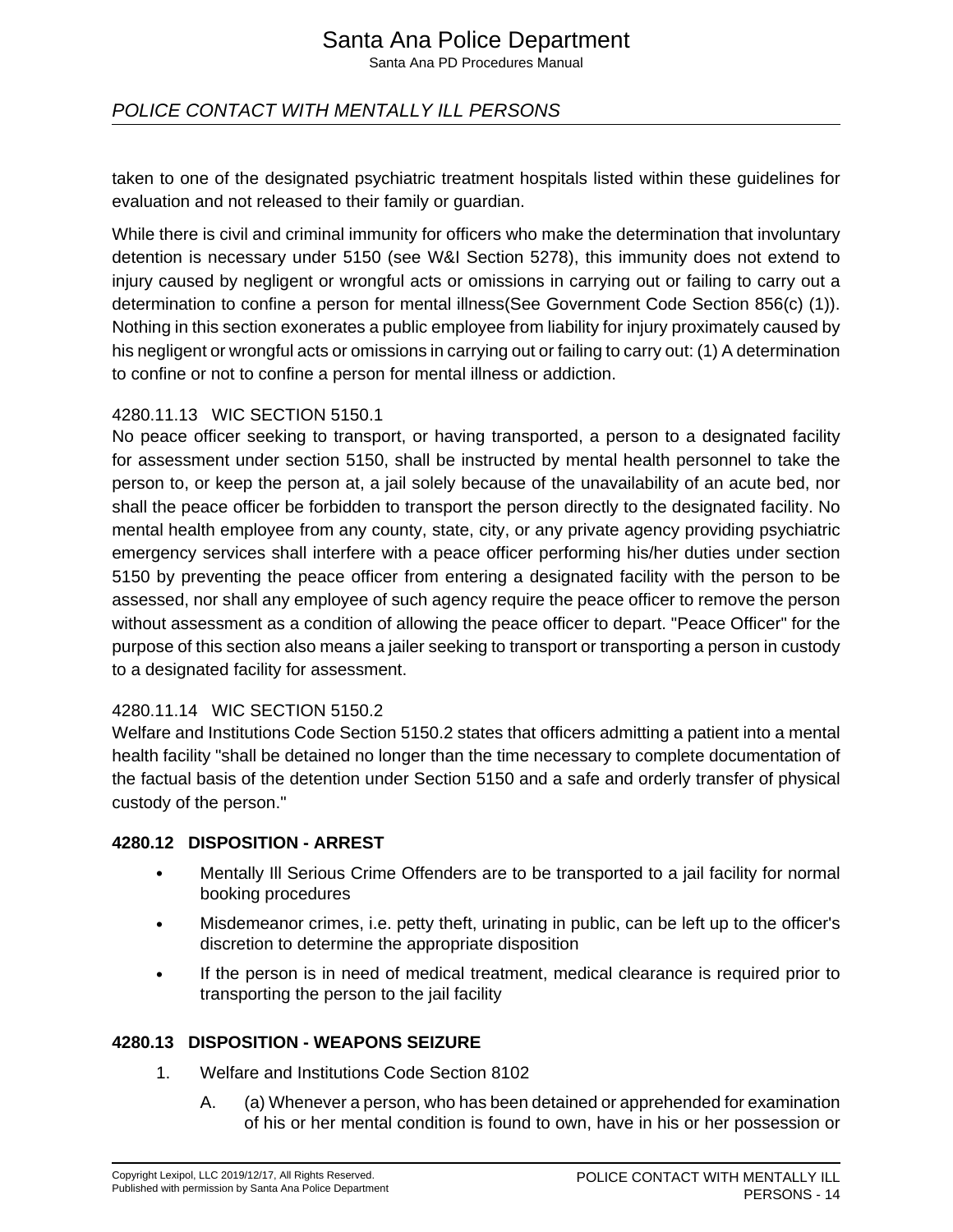### POLICE CONTACT WITH MENTALLY ILL PERSONS

under his or her control, any firearm whatsoever, or any other deadly weapon, the firearm or other deadly weapon shall be confiscated by any law enforcement agency or peace officer, who shall retain custody of the firearm or other deadly weapon. "Deadly weapon," as used in this section, has the meaning prescribed by Section 8100.

- B. (b) Upon confiscation of any firearm or other deadly weapon from a person who has been detained or apprehended for examination of his or her mental condition, the peace officer or law enforcement agency shall notify the person of the procedure for the return of any firearm or other deadly weapon which has been confiscated.
- 2. When seizing a firearm, a copy of the report should be forwarded to the C.A.P/ Weapons Interdiction Team Detective.

### **4280.14 DISPOSITION - REFERRAL TO OUTREACH AND ENGAGEMENT/CAT TEAM**

If a person is homeless and does not meet the criteria for a 5150 commitment but may require follow up services by mental health, it is recommended the persons be referred to the Healthcare Agency's Outreach/Engagement program (714) 517-6317.

### **4280.15 DISPOSITION - REPORT**

- 1. W&I 5150 information report documenting the incident. (Please forward a copy to Civic Center Patrol Corporal for follow-up)
- 2. Crime/arrest report to be completed when the person has been arrested for a serious crime.

If transporting, policies and procedures regarding handcuffs and other restraints apply. Individuals who are mentally ill are generally no more dangerous than the general population; however research has found that individuals who are mentally ill, abuse alcohol and drugs, and have "command hallucination," are at increased risk of becoming a serious physical threat.

### **4280.16 TARASOFF WARNINGS AND LAW ENFORCEMENT**

In Tarasoff v. The Regents of the University of California, the California Supreme Court imposed a legal duty on psychotherapists, enforceable by a civil suit for damages, to warn a person who may become a victim of a violent act by a patient. It is important for officers to know that Tarasoff does not impose a duty to warn or protect on them. The duty to warn or protect potential victims rests with the treating mental health professional. Furthermore, Tarasoff requires mental health professionals to inform law enforcement whenever a patient has threatened an identifiable third party. Consequently, officers may expect to receive such warnings in the course of their duties.

### **4280.17 SUMMARY**

It is important to remember that when officers' assess for 5150 criteria, voluntariness, past history and credible third-party information must be considered. The information provided within these